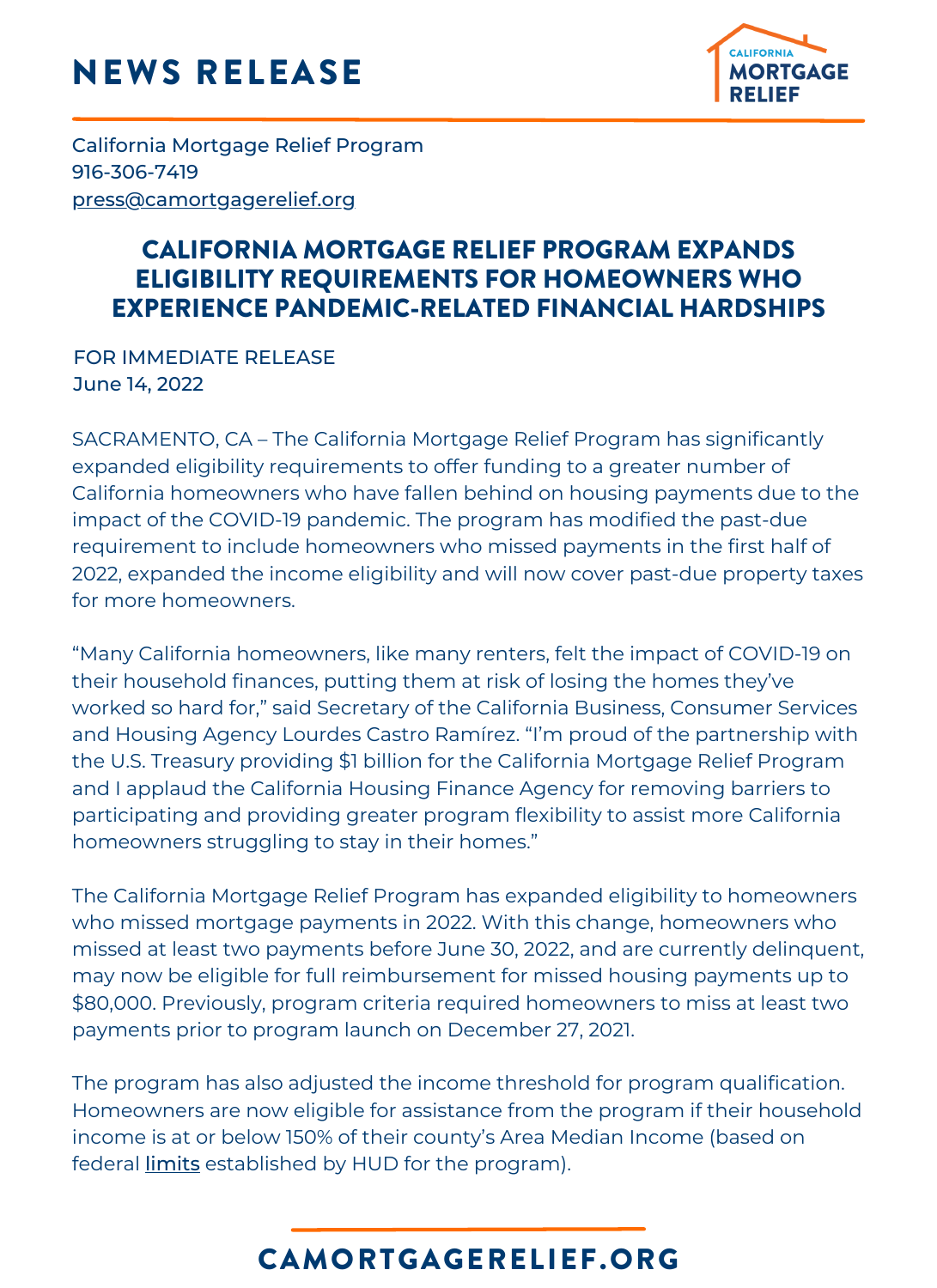# NEWS RELEASE



The adjustment will make it so more California homeowners who experienced financial hardships during COVID-19 can get help. Applicants can find their county's income limit at [CaMortgageRelief.org](http://camortgagerelief.org/).

In addition, assistance with past-due property taxes will now extend to mortgage-free homeowners and those whose mortgage payments are current. Previously, property taxes were covered for reverse mortgage holders or as part of a complete reinstatement for homeowners who were also behind on their mortgage. These newly eligible homeowners can now receive up to \$20,000 to cover past-due property tax payments if they missed at least one payment prior to May 31, 2022.

"When launching the California Mortgage Relief Program, our first priority was to ensure access to those who were most at risk and in need," said Tiena Johnson Hall, Executive Director of the California Housing Finance Agency. "After six months and over \$68 million distributed, we can confidently expand to include additional delinquent housing payments, raise income limits and extend the delinquency timeline to include people who missed payments in the first half of 2022."

Applicants who were previously deemed ineligible have been notified of the program expansions and anyone who believes they meet the new criteria is encouraged to apply.

"I think the pandemic has had an exponentially negative impact on non-English speaking families across LA County. When there is a lack of language access, often these families are left out of conversations related to financial assistance," said James An, President, Korean American Federation of Los Angeles. "We are grateful for the federal funding and for all the government entities that have made The California Mortgage Relief Program available to our community, in their language. It's great to see the program evolve with the announcement of expansions effective today, and we look forward to working alongside other community-based organizations who have relationships in these underserved communities to continue helping our LA homeowners in need."

### CAMORTGAGERELIEF.ORG